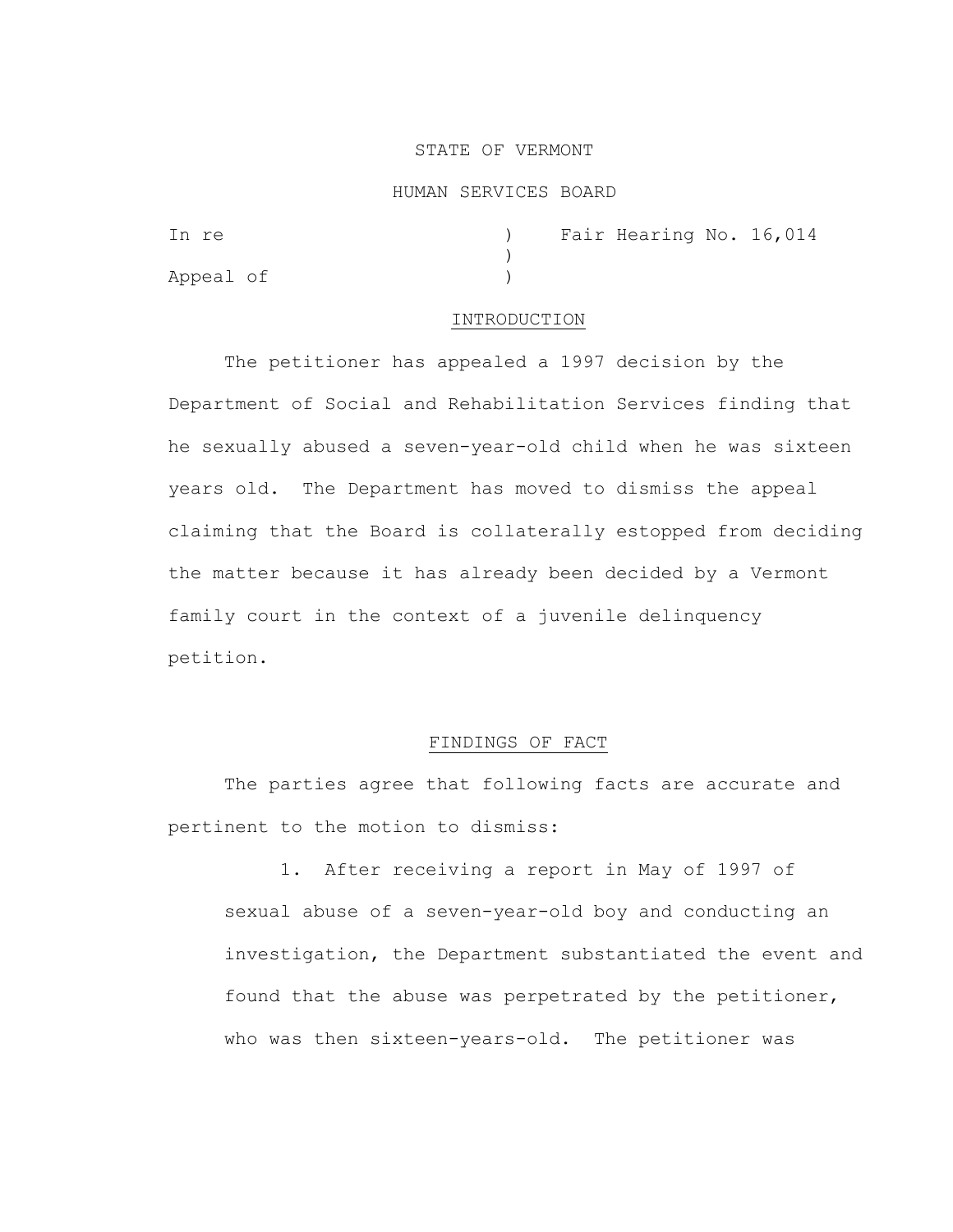informed in writing of the substantiation on November 21, 1997.

2. The petitioner was subsequently the subject of a delinquency petition based on the same facts founded by the Department. The petitioner was represented by counsel during those proceedings and an evidentiary hearing was held thereon on June 8, 1998 before a Vermont family court judge. Following the hearing, the Judge declared the petitioner a delinquent child concluding "beyond a reasonable doubt" in a written finding dated July 2, 1998 that the following were the operative facts:

1. [The victim] is eight years old.

2. On or about the time alleged, [the victim] was alone in his father's house when [the petitioner], who was about 8 years older than [the victim] threw [the victim] on the bed forcefully. [The petitioner] said, "The barn door is open." (meaning his fly was open) and he intentionally fondled [the victim's] penis in a lewd and lascivious manner. [The victim] was wearing underpants and the touching was done outside the underwear but through the open fly of his pants.

Following the event, [the petitioner] warned [the victim] not to tell anyone about what he did.

3. The petitioner appealed the court's findings on July 31, 1998 alleging error regarding the admission of evidence at the evidentiary hearing. He also appealed the later disposition of the Court placing him in the custody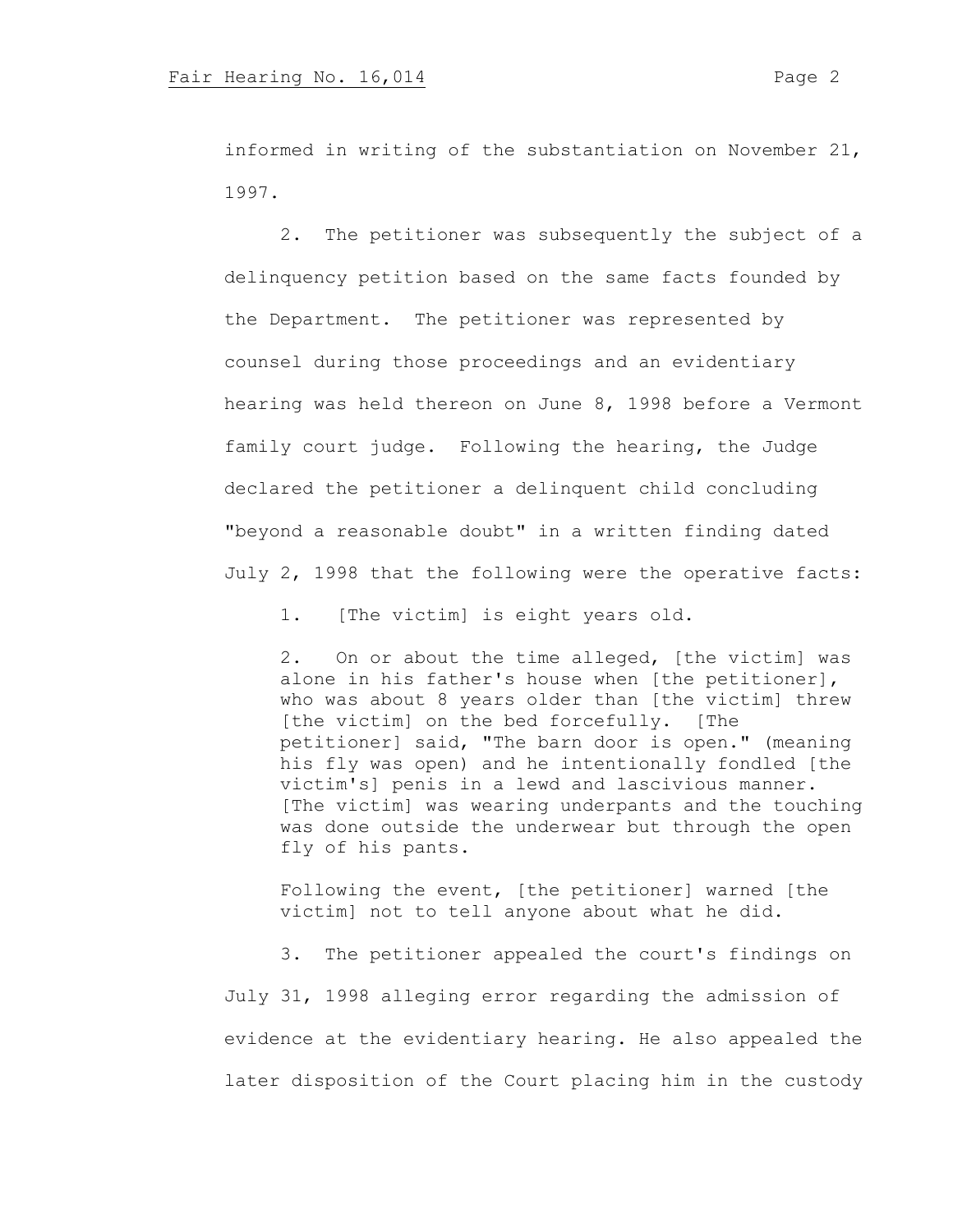of SRS. Before the matter could be decided by the Supreme Court, the petitioner turned eighteen and the state moved to dismiss the matter as moot because he could no longer remain in custody as a juvenile.

4. The petitioner did not oppose the motion to dismiss. He did not inform the Supreme Court that the findings might not be moot because they could be used by SRS to support its substantiation if the petitioner should request an expungement hearing. The petitioner's counsel was aware that this could occur from his own experience and he had, in fact, made such an argument to avoid a mootness dismissal in a prior case handled by him. The prior case was dismissed as moot by the Supreme Court without comment on counsel's argument regarding SRS's potential use of the findings. He interpreted that dismissal without comment as meaning that the Court would not entertain such an argument to defeat a claim of mootness in future cases. He, therefore, did not raise it in this case.

5. The appeal was dismissed as moot by the Supreme Court on March 30, 1999. The petitioner has not moved to vacate the findings of the family court.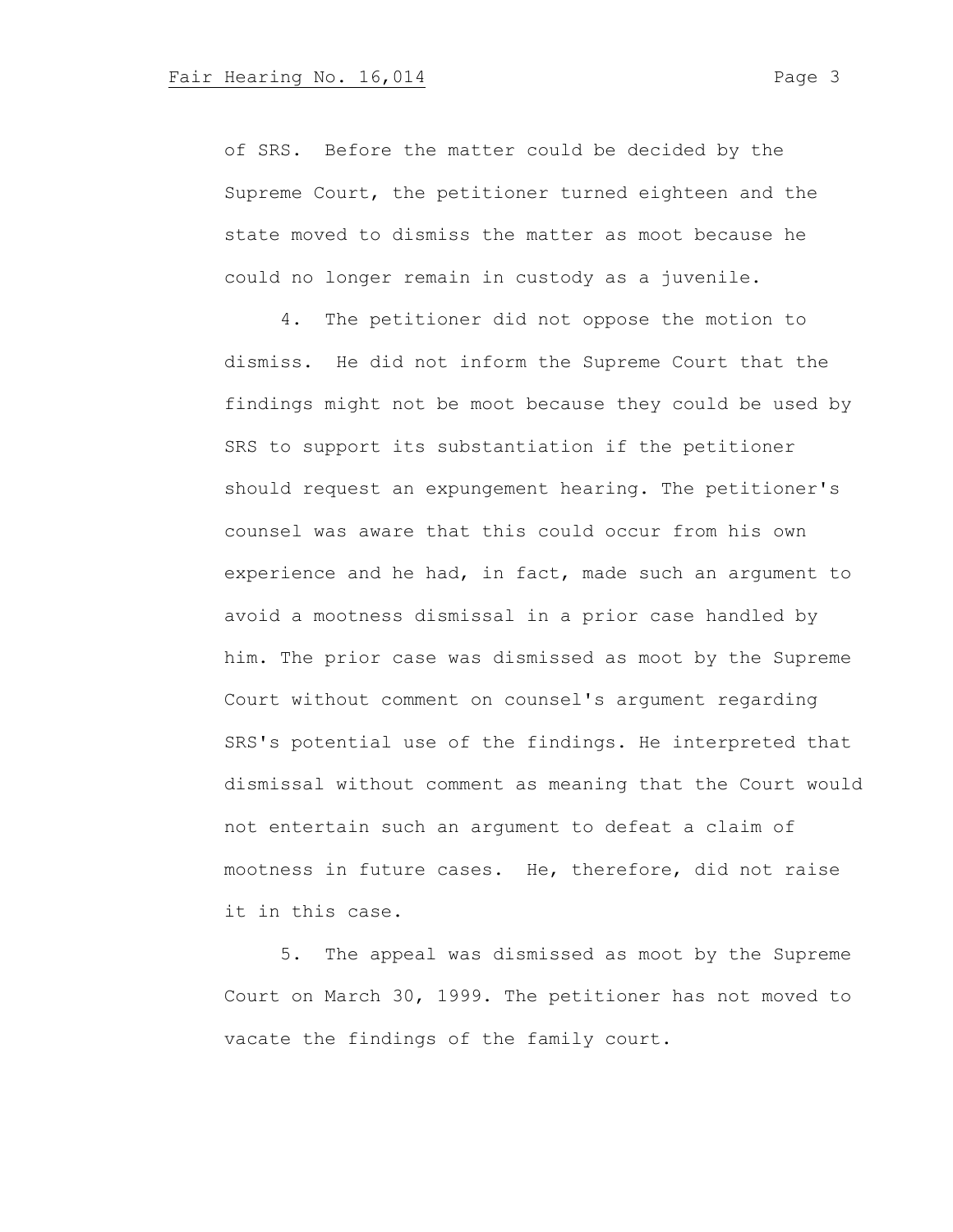6. On June 17, 1999, the petitioner requested a hearing to expunge the finding against him of sexual abuse. SRS, asserting that the finding was based on the identical facts found by the family court judge on July 2, 1998, moved to dismiss the matter. The petitioner opposed the motion to dismiss arguing that it is unfair to use those findings against him since they were not subject to judicial review by the Supreme Court due to the mootness dismissal.

### ORDER

The matter shall not be dismissed because the Board is required by law to grant or deny the expungement request. However, SRS shall not be required to retry the facts and the Board should adopt the findings of the family court. Based on those findings, the petitioner's request to expunge is denied.

#### REASONS

When SRS places a person's name in a central registry as the perpetrator of sexual abuse, that person may apply to the Human Services Board for an order expunging the record because the facts relied upon are not accurate or because a reasonable person could not conclude that the facts amounted to abuse as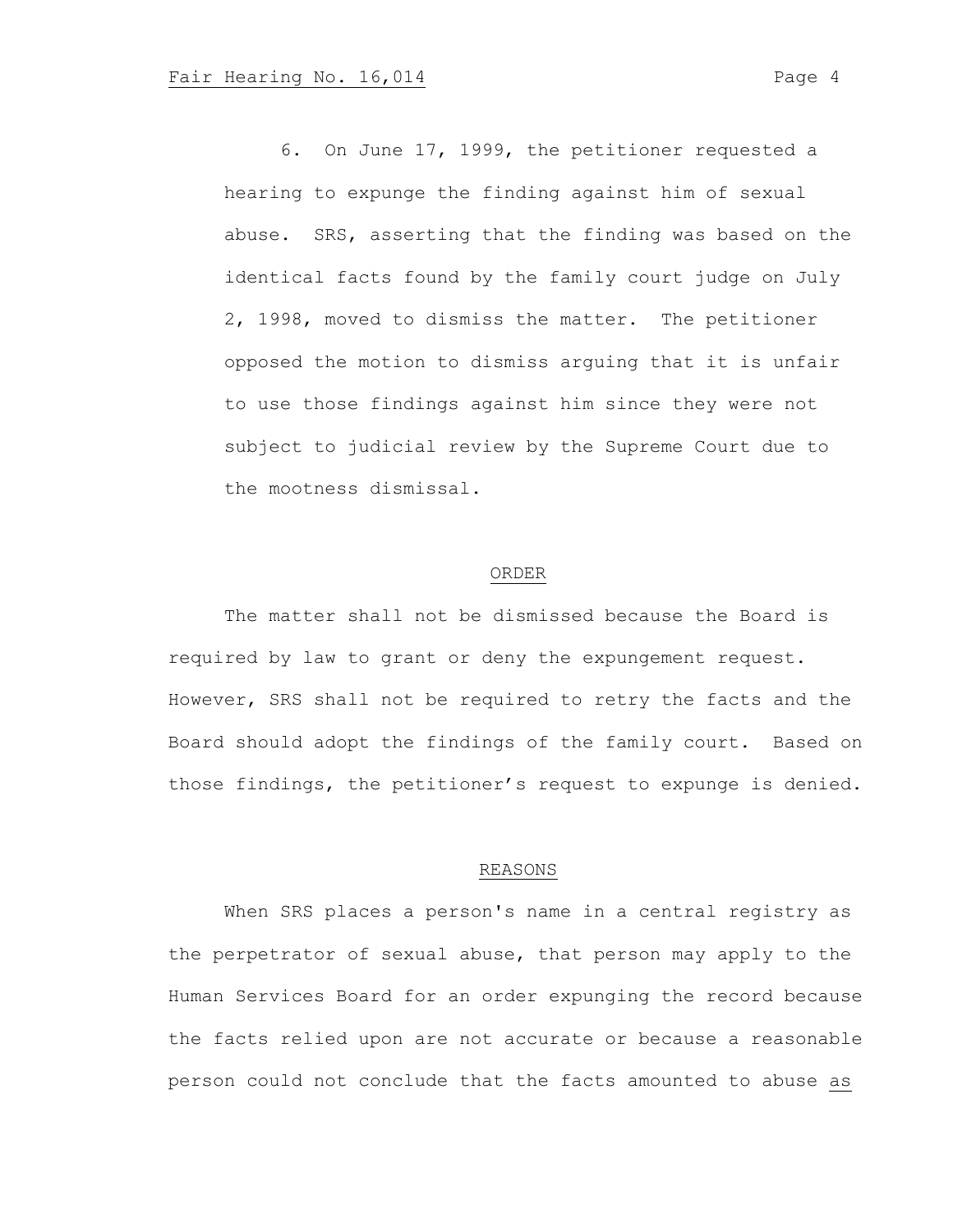that term is defined in the registry statute. 33 V.S.A. 4916(h). Because it is the function of the Board, not the family court, to interpret the meaning of abuse in the registry statute, K.G. v. Dept. of Social and Rehabilitation Services, Docket No. 99-346 (June, 2000). The Board must draw its own conclusions about whether the facts presented in any matter before it justify inclusion in the registry. A finding by a Court that a fact meets the definition of abuse in a criminal or juvenile law standard does not automatically mean that it will meet the standard set forth in a registry statute. Once an expungement request is received, the Board must carry out its duty of making this determination.

The Board is also required to find facts based upon certain evidentiary rules. However, it is a well-settled rule in this state that a tribunal is precluded from allowing the relitigation of factual issues which have already been decided in another tribunal provided certain criteria are met. The criteria established by the Vermont Supreme Court are as follows:

- (1) preclusion is asserted against one who was a party or in privity with a party in the earlier action;
- (2) the issue was resolved by a final judgment on the merits;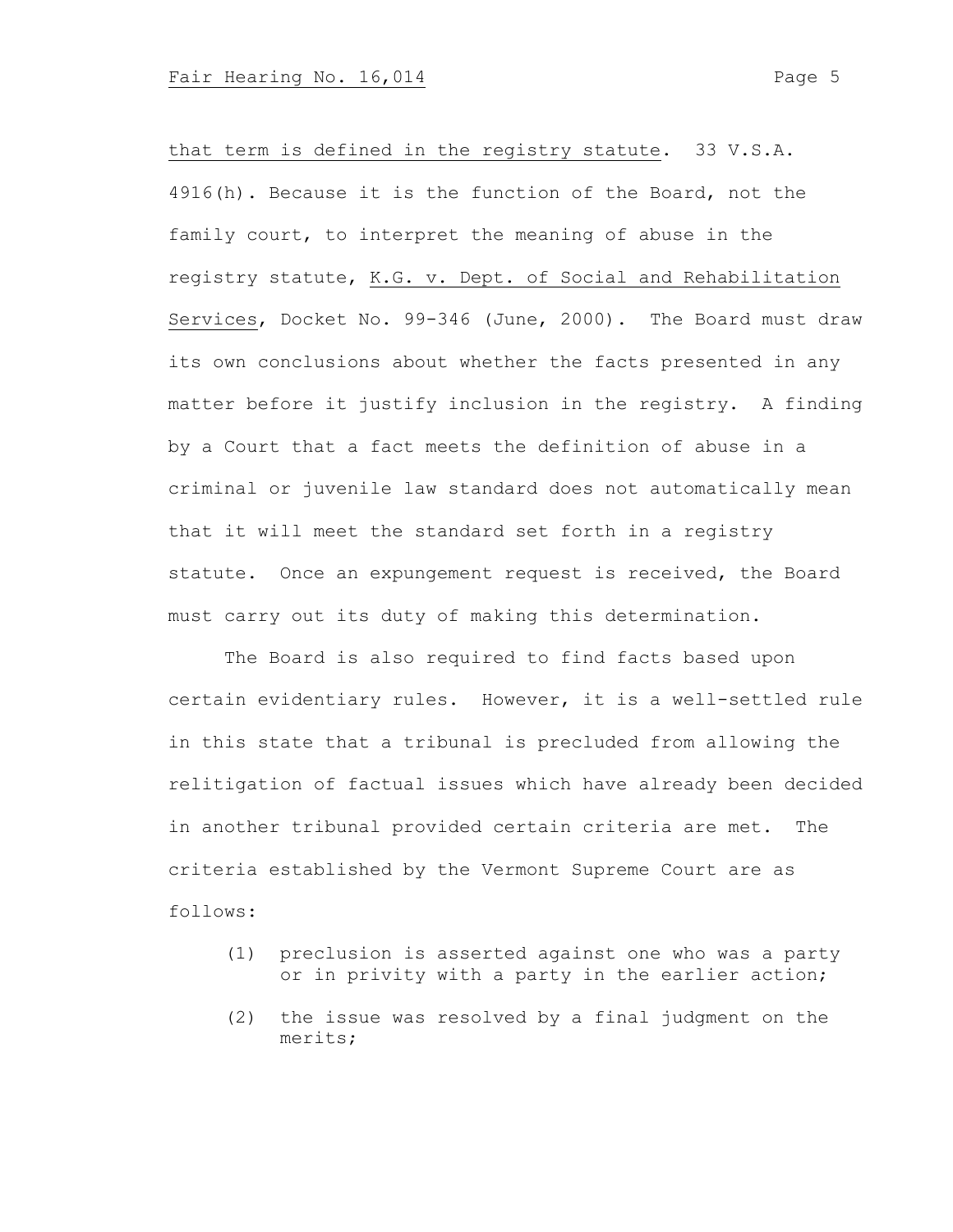- (3) the issue is the same as the one raised in the later action;
- (4) there was a full and fair opportunity to litigate the issue in the earlier action; and
- (5) applying preclusion in the later action is fair.

# Trepanier v. Getting Organized, Inc. 155 Vt. 259, 265 (1990)

There is no dispute that the first three criteria for preclusion are met. The Department seeks preclusion against the petitioner who was not only a party, but indeed the subject of, the juvenile court delinquency action. The issue was resolved by a final order of the family court. And, the factual issue in the prior case is the same as in this case- namely what sexual activities took place between the petitioner and the younger boy. The petitioner's objection to preclusion relates largely to the last two criteria, whether he had a full and fair opportunity to litigate the issue in the earlier action and whether applying issue preclusion against him would be unfair.

The Supreme Court has set out several factors to consider in determining whether there has been a full and fair opportunity to litigate a matter in the prior forum, including the incentive to litigate, the foreseeability of future litigation, the legal standards and burdens used and the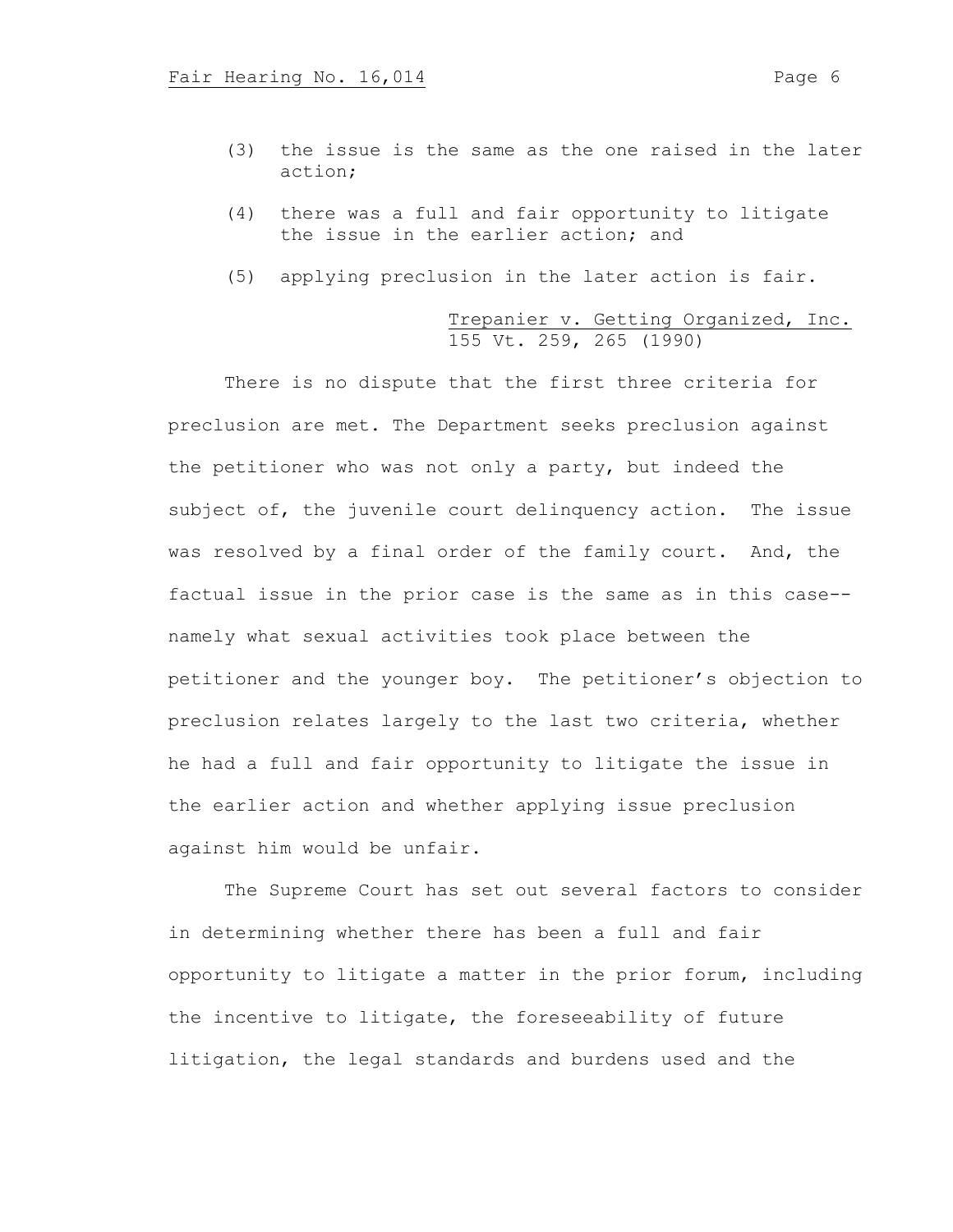procedural opportunities available in that forum. Supra at 265. Using these factors as a departure point for analysis of this question, the following must be concluded. First, the petitioner had a great deal at stake in the prior matter, namely his adjudication as a delinquent child with the concomitant Court remedies of custody and detention. He was also aware at the time this was being litigated that his name had been placed in the registry based upon the same facts making it entirely foreseeable that facts found on this issue by the family Court would be controlling in any request to expunge the record. The petitioner had plenty of incentive to aggressively litigate this matter during the prior action.

Secondly, the petitioner had procedural safeguards which are not available to him in this forum. He had the right to and received appointed counsel to represent him. He had a right to all of the rules of civil procedure, including discovery, which he would not have had in this forum. He had evidentiary rules applied in his case which are stricter than those used by the Board which has a "relaxed hearsay rule" thereby granting him greater protections against arbitrary fact-finding. Finally, the standard which the Department had to meet to fulfill its evidentiary burden was higher in the family court which required that a finding be made "beyond a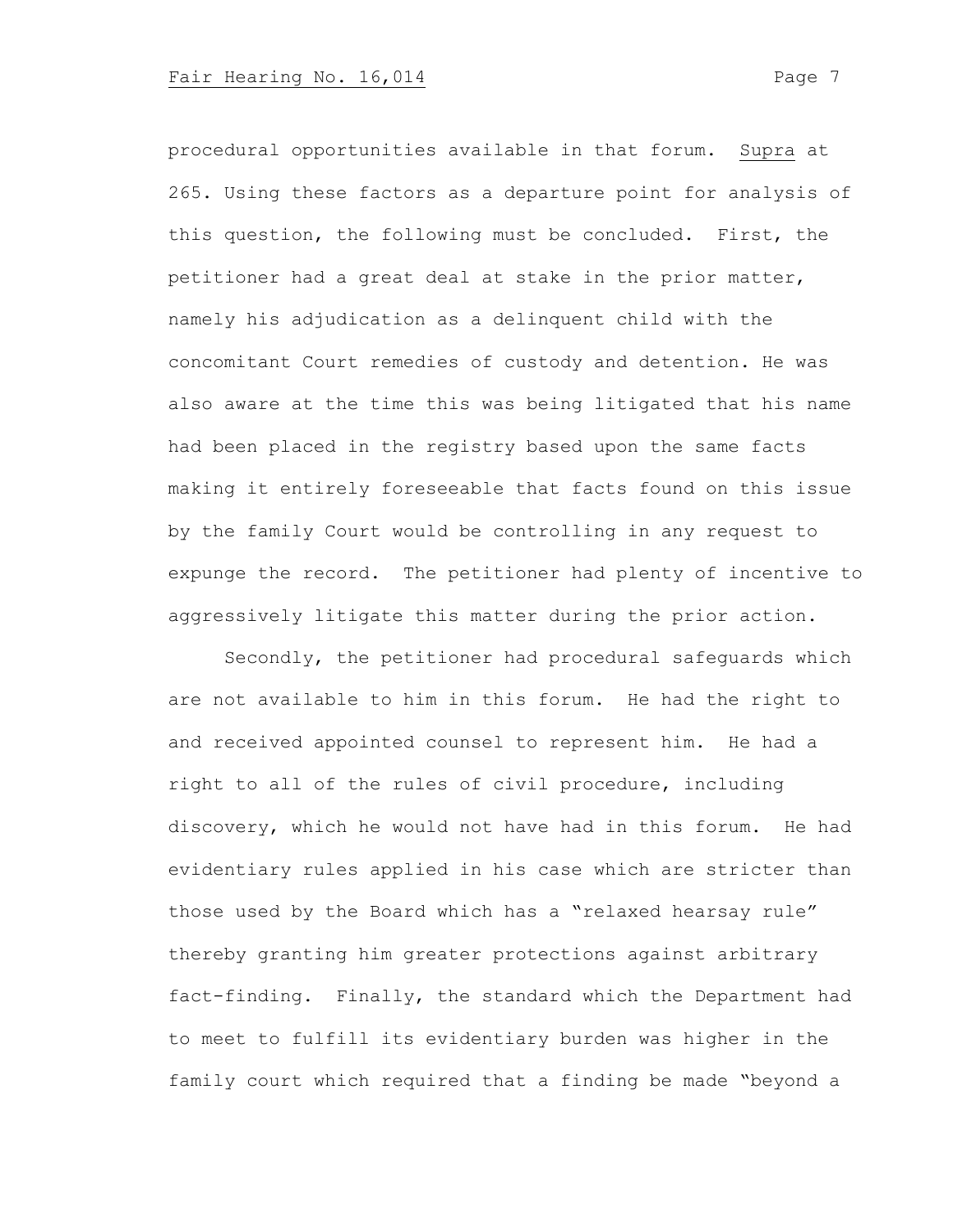reasonable doubt" whereas the Board's civil standard only requires the proof of facts by a "preponderance" of the evidence. The petitioner certainly had a full and fair opportunity to litigate the issue in the prior forum, an opportunity which had safeguards attached to it which are superior to those found in administrative Human Services Board hearings.

The petitioner argues, however, that he did not have a full and fair opportunity to litigate this issue in the prior forum because he was not able to obtain judicial review on the merits due to the Court's finding that it was moot. The opportunity for judicial review is not one of the criteria specifically set out by the Vermont Supreme Court to employ issue preclusion. That criteria had been adopted by some courts outside of this jurisdiction as the petitioner points out. However, even if the petitioner is correct that the ability to appeal should be a factor taken into consideration, that factor does not weigh in his favor in this matter. The petitioner did have the right to file an appeal with the Supreme Court and he took full advantage of this right. The petitioner also had the right to oppose the state's request to dismiss the matter as moot and to explain to the Court why the findings should not be allowed to stand even if he was now an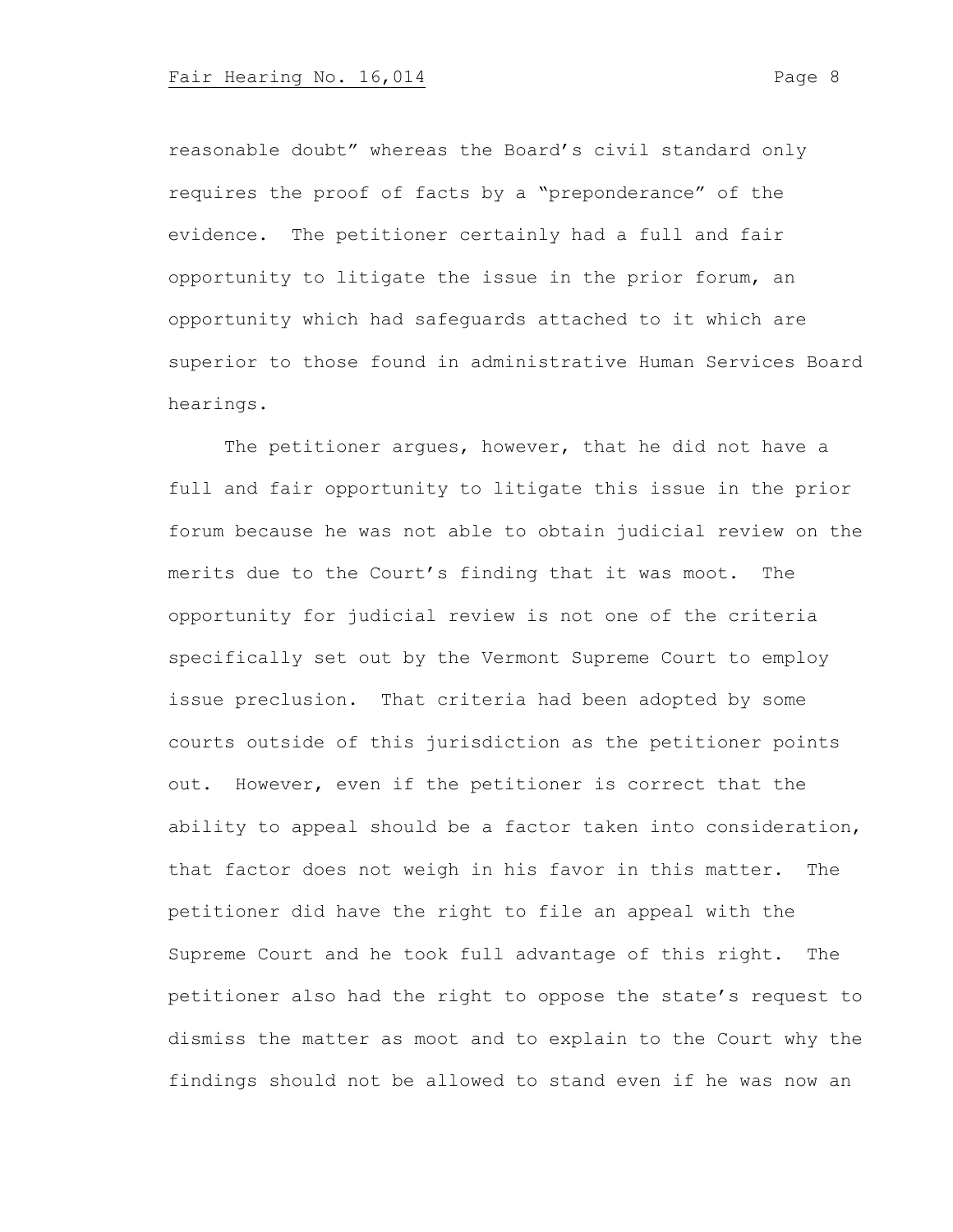adult subject to SRS custody. The petitioner, even though represented by experienced counsel, did not oppose the motion to dismiss even though his counsel was aware that the case might not have been totally moot. The fact that the Court appeared not to heed such an argument in a prior case is not sufficient reason for failing to raise it in this case. If it could be concluded that the process was ultimately "unfair" to the petitioner, it is largely because the petitioner failed to take advantage of opportunities available to him, not that those opportunities did not exist.

The final analysis in this situation must be whether applying preclusion in this matter is "fair". In addition to the fairness to the petitioner which has been discussed above, this analysis must consider the fairness to the Department and the victim as well. No doubt relitigation of this issue would require the Department to summon the same witnesses who testified over two years ago regarding events which had occurred over a year before that. The likelihood that the witnesses' memories may have faded is all too real. More importantly, the victim himself may be required to testify again and be re-subjected to the same difficulty and humiliation which most often accompanies children (and adults) who are required to testify about sexual abuse. Requiring a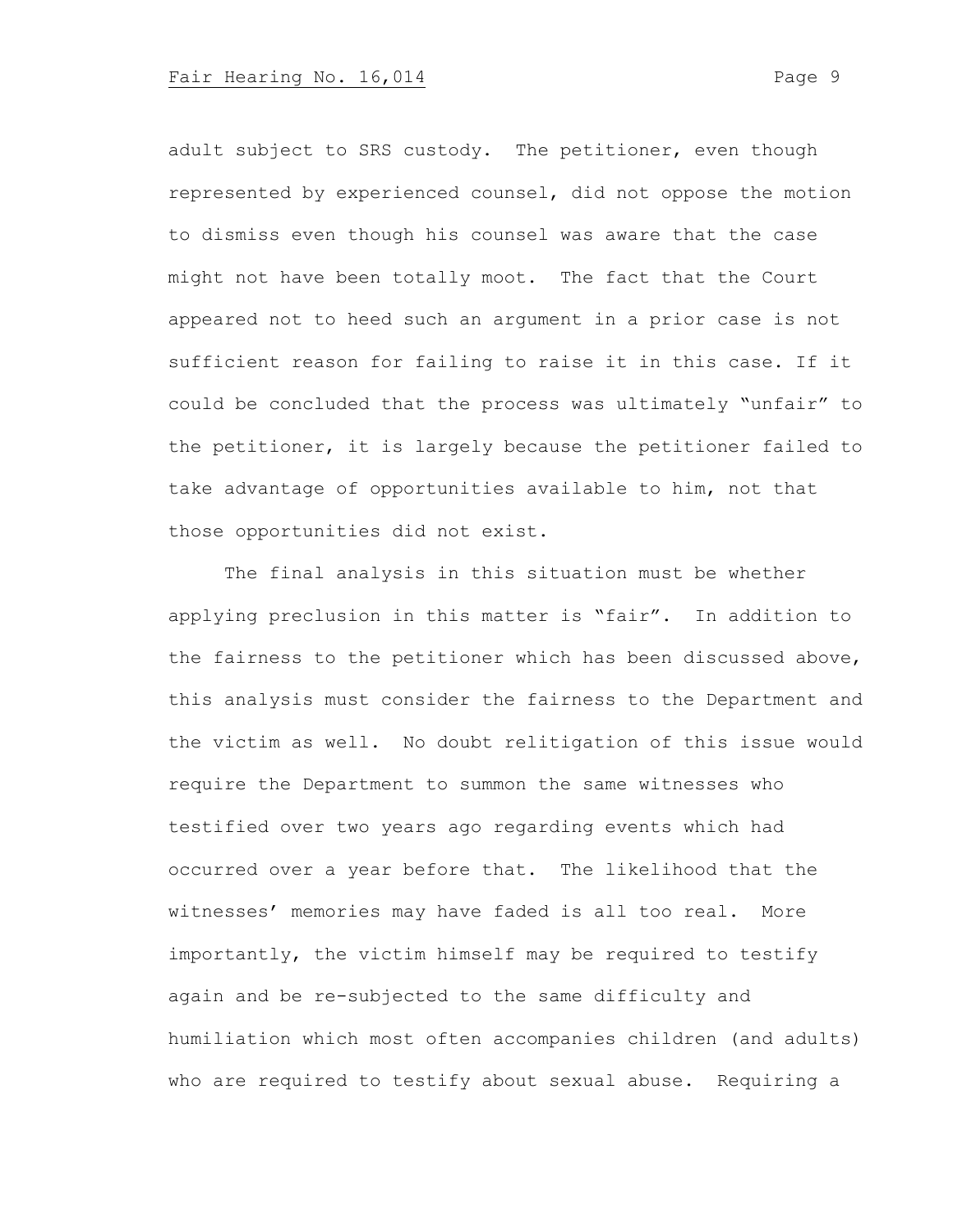child to talk again and again about the sexual abuse with the possibility of the accompanying trauma is not an acceptable procedure for an agency and appeals Board that has the obligation to protect children from further trauma and abuse, unless it cannot be avoided.

If the petitioner's argument is accepted, virtually all cases involving offenses by teenaged juveniles would have to be retried because mootness due to age is almost always an issue by the time the case comes up on appeal. The better course in this matter would seem to be to ask the Court to reconsider the mootness finding since the Court itself has set the standards for issue preclusion which would require the Board to adopt the findings of the juvenile court.

Since the Board must adopt the juvenile court findings under the Trepanier standard, the Board must consider whether these findings meet the definition of sexual abuse as set forth in 33 V.S.A. 4912. That statutes defines "sexual abuse" as follows:

"Sexual abuse" consists of any act or acts by any person involving sexual molestation or exploitation of a child including but not limited to incest, prostitution, rape, sodomy, or any lewd and lascivious conduct involving a child. Sexual abuse also includes the aiding, abetting, counseling, hiring, or procuring of a child to perform or participate in any photograph, motion picture, exhibition, show, representation, or other presentation which, in whole or in part, depicts a sexual conduct,